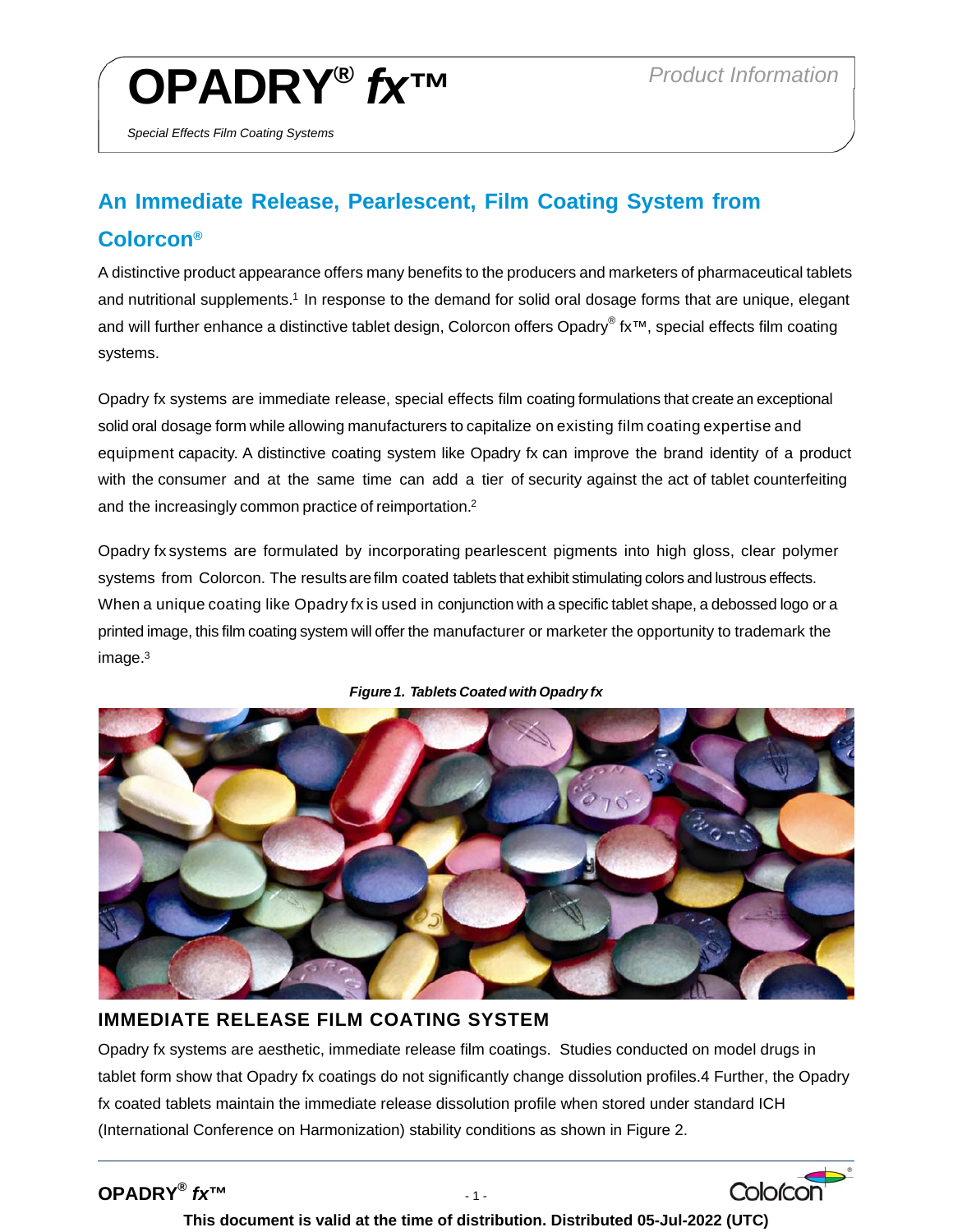

#### **FILM PROPERTIES**

Testing performed on a model Opadry fx system produced adhesion and tensile strength values that meet or exceed those of a standard Opadry® II formulation which is formulated with HPMC as the primary polymer.<sup>6</sup> The oxygen transmission rate of an Opadry fx film is 100 times lower than that of a standard HPMC-based Opadry clear film coating. This property offers the active ingredients within a solid oral dosage form increased protection from environmental conditions.<sup>7</sup> An additional study completed by Colorcon demonstrated that Opadry fx will inhibit the oxidation of ibuprofen in tablet form. The results of this study suggest that Opadry fx may protect other actives used in solid oral dosage forms against oxidation.<sup>8</sup>

#### **APPLICATION**

Creating a unique appearance with an Opadry fx film coating from Colorcon does not require any additional capital investment. To produce a tablet with a high gloss, pearlescent appearance, a fully formulated, white or pigmented subcoat of either an immediate release or enteric system from Colorcon is applied to a tablet. This color coating application is completed by means of standard film coating equipment and processing conditions.

Following the color coating, a top coating of Opadry fx is employed to impart the pearlescent effect to the tablet. Opadry fx is applied to the tablets in the same equipment and only minimal adjustments to the coating process parameters may be necessary.<sup>9</sup> The addition of an Opadry fx film coating is simple and costeffective!



**This document is valid at the time of distribution. Distributed 05-Jul-2022 (UTC)**

Colorcor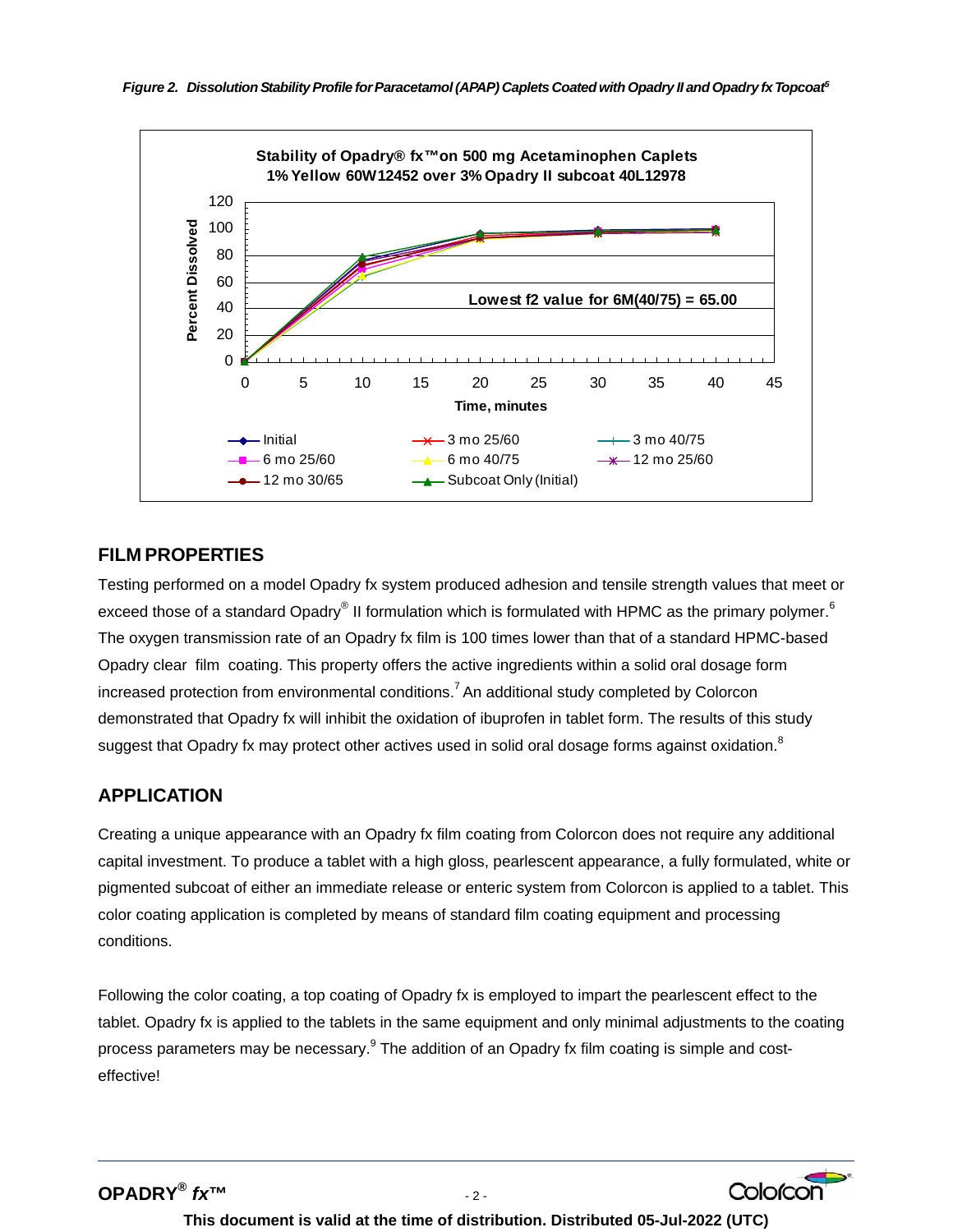#### **COLOR DEVELOPMENT**

Opadry fx is a special effects film coating system due to the inclusion of specialized pearlescent pigments. Pearlescent pigments are comprised of small, transparent, platelet-shaped particles. At certain angles a ray of light is split by these pigment particles. A portion of the light is reflected from the top surface while another portion of light is reflected from the bottom surface.

The remainder of the light is transmitted through the particle. Since the two reflections travel different distances, the light waves are shifted partially out of phase. This shift results in a phenomenon known as optical interference and what is observed is referred to as the interference color.

Any transparent particle with a thickness equal to that of a wavelength of visible light is capable of producing an interference color. This is the same phenomenon that produces the colors observed on soap bubbles and snowflakes. For Opadry fx, the pharmaceutical grade pigments are manufactured in such a way as to produce platelets with precisely controlled thicknesses. The final color is determined by the individual plate thickness and the degree to which the material will bend incident light.<sup>10</sup>



*Figure 3. How a Pearlescent Pigment Works* 

#### **COLOR MATCHING AND CUSTOMIZED EFFECTS**

Opadry fx is a high gloss film coating system that imparts a pearlescent effect. It is available formulated with blue, green, red, purple, orange, silver and yellow pigments from which a broader array of colors may be achieved. Opadry fx formulations are available in a choice of different colors to allow for complete customization of the finished, coated tablet. These colors can only be duplicated by knowing the specific pigment grade combination and the processing procedures used in the drug's manufacture.<sup>2</sup>

**This document is valid at the time of distribution. Distributed 05-Jul-2022 (UTC)**

Colorcon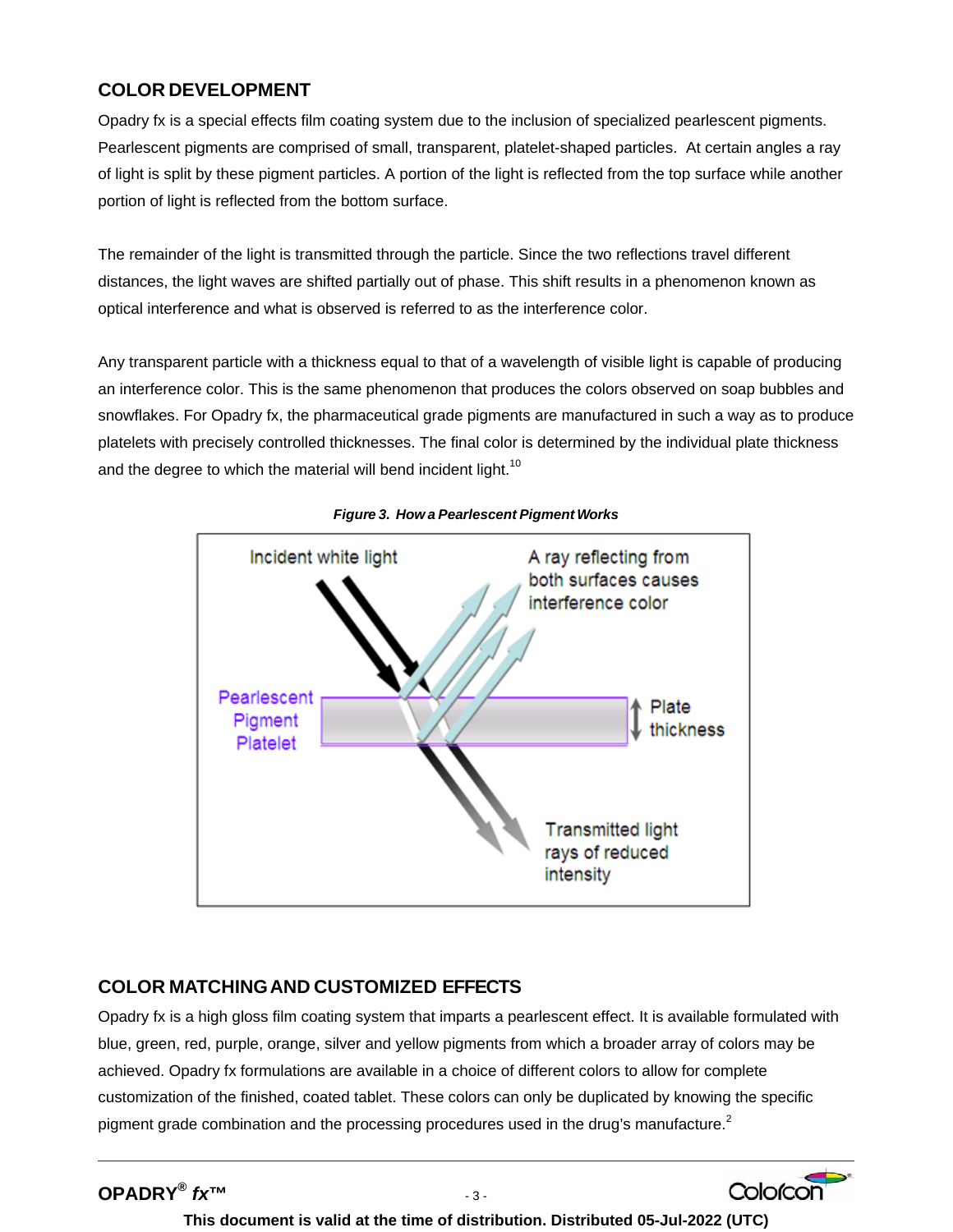The final appearance of the Opadry fx is primarily dependent on the pigments utilized in the color coating applied prior to the application of the Opadry fx. When white or light colored subcoats are utilized, the light transmitted through the Opadry fx layer is reflected to the observer. The reflected light along with the reflection from the pearlescent pigments will dilute the resulting interference color. The result is a high gloss, yet subtle, pearlescent effect the tablet surface.





With dark colored subcoats, most of the light transmitted through the Opadry fx layer is absorbed rather than reflected. The absence of a competing reflection allows the observer to view the pure interference color and the full effect of the pearlescent pigment along with the elegance of the high gloss polymer.



*Figure 4b. Effect of Subcoat Color on the Degree of Pearlescence* 

**OPADRY®** *fx***™** - 4 -

**This document is valid at the time of distribution. Distributed 05-Jul-2022 (UTC)**

Colorcon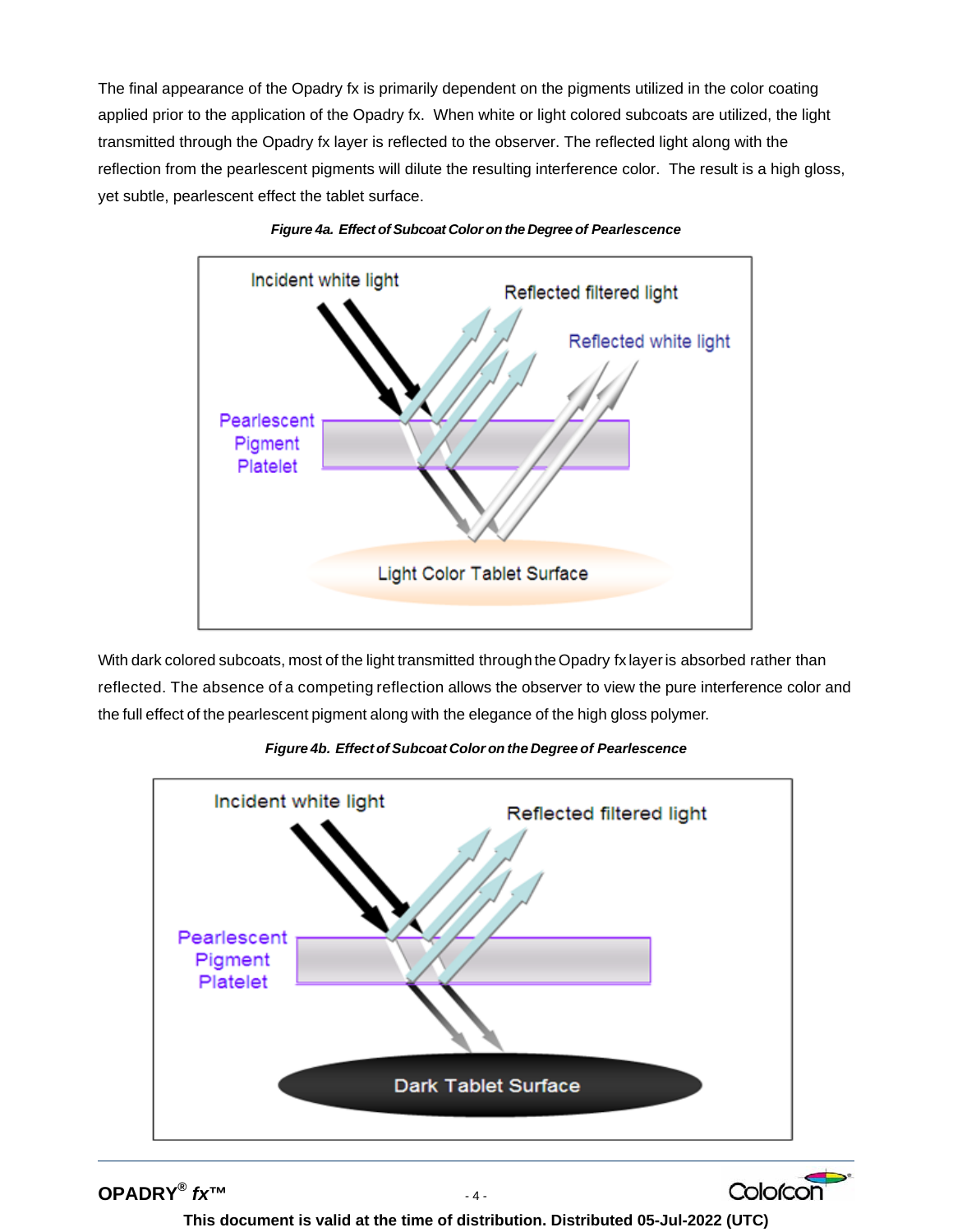*Figure 5. Visual Impact ofSubcoat Choice on the FinalAppearance of Opadry fx CoatedTablets* 



Beyond the impact of the choice in subcoat color and Opadry fx formulation, further customization of the final tablet is possible through variations in the film thickness or coating weight gain of the pearlescent film. Changes in the weight gain of the Opadry fx applied to the tablet will transform the perceived color. Figure 6 below displays tablets coated with a blue, pigmented, color coating. These tablets were then coated with five different Opadry fx color formulations to three distinct weight gains. Combinations of various subcoat colors, Opadry fx colors and Opadry fx weight gains offer nearly limitless possibilities in creating unique and elegant dosage forms.





**OPADRY®** *fx***™** - 5 -





**This document is valid at the time of distribution. Distributed 05-Jul-2022 (UTC)**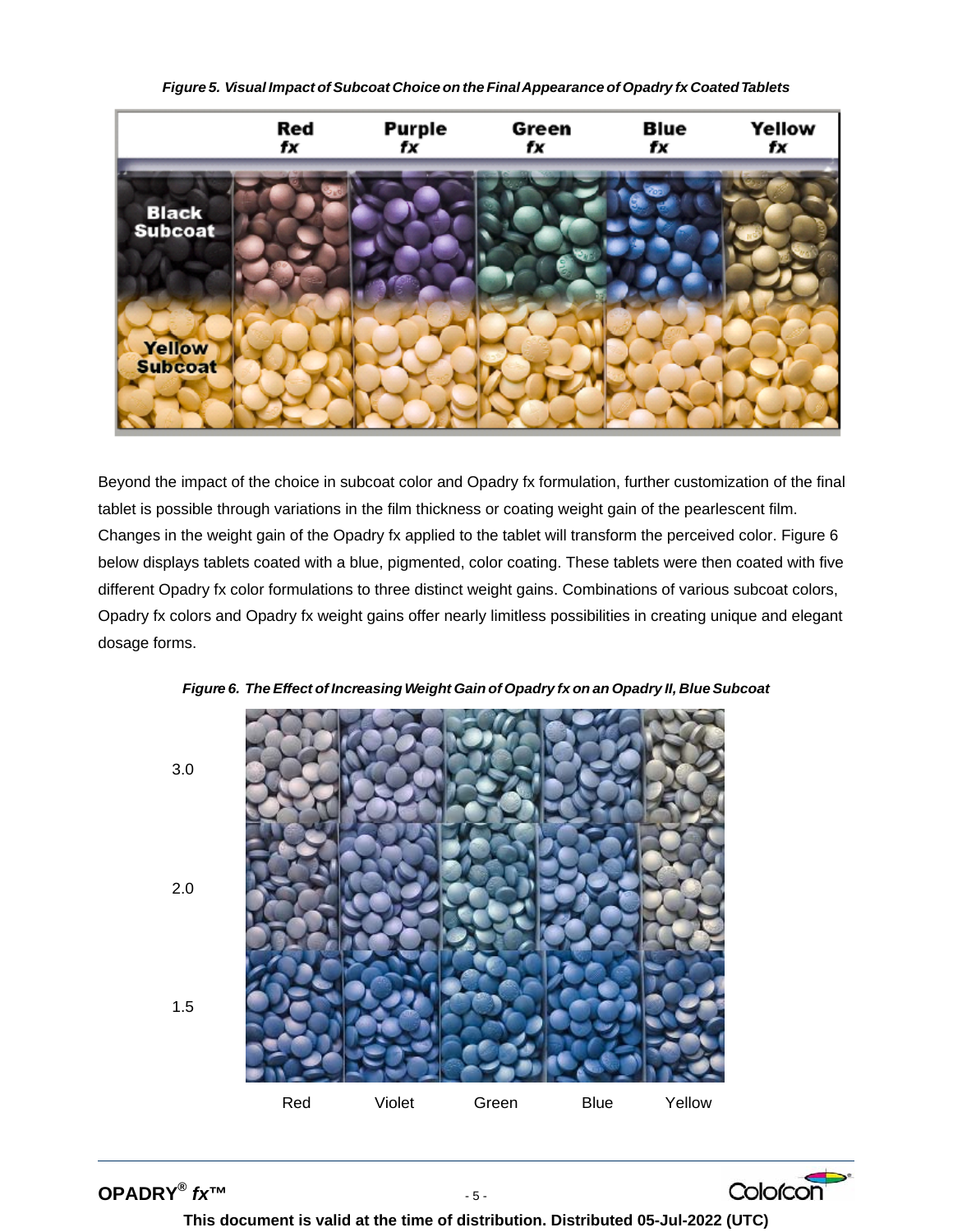#### **ACCEPTABLE FOR USE IN THE UNITED STATESAND EUROPE**

The unpigmented base formula of the Opadry fx is comprised of ingredients that meet the regulatory requirements of the United States, Europe, Japan, India and China. The pearlescent pigments used in Opadry fx currently meet the regulatory requirements for use in the United States and Europe. Table 1 displays a current summary of the acceptability of Opadry fx for use in various regions of the world.<sup>12</sup> Ingredients derived from genetically modified organisms (GMOs) or animal sources are not present in Opadry fx.

| <b>Intended Use</b> | <b>US</b>  | Canada | EU  | Japan | <b>China</b>   | India |
|---------------------|------------|--------|-----|-------|----------------|-------|
| Pharmaceutical      | <b>Yes</b> | Nο     | Yes | Nο    | No             | No    |
| Dietary             | Yes        | Yes    | Yes | No    | N <sub>0</sub> | No    |
| Supplements         |            |        |     |       |                |       |

*Table 1. General RegulatoryAcceptability by Region*

#### **PRODUCT SUMMARY**

Opadry fx is a fully formulated, pearlescent, film coating available in multiple colors and is applied using standard film coating equipment onto solid dosage forms. It is compatible with both printed and debossed logos.

Colorcon backs Opadry fx with world-class support to create a unique and elegant tablet image. Please feel free to contact your area's Colorcon Sales Manager or Area Technical Manager for technical assistance, including on-site coating trial support. Poster and publication reprints, parameter recommendations, regulatory summaries and other documentation to support the successful use of Opadry fx are all available from Colorcon.



**OPADRY®** *fx***™** - 6 -